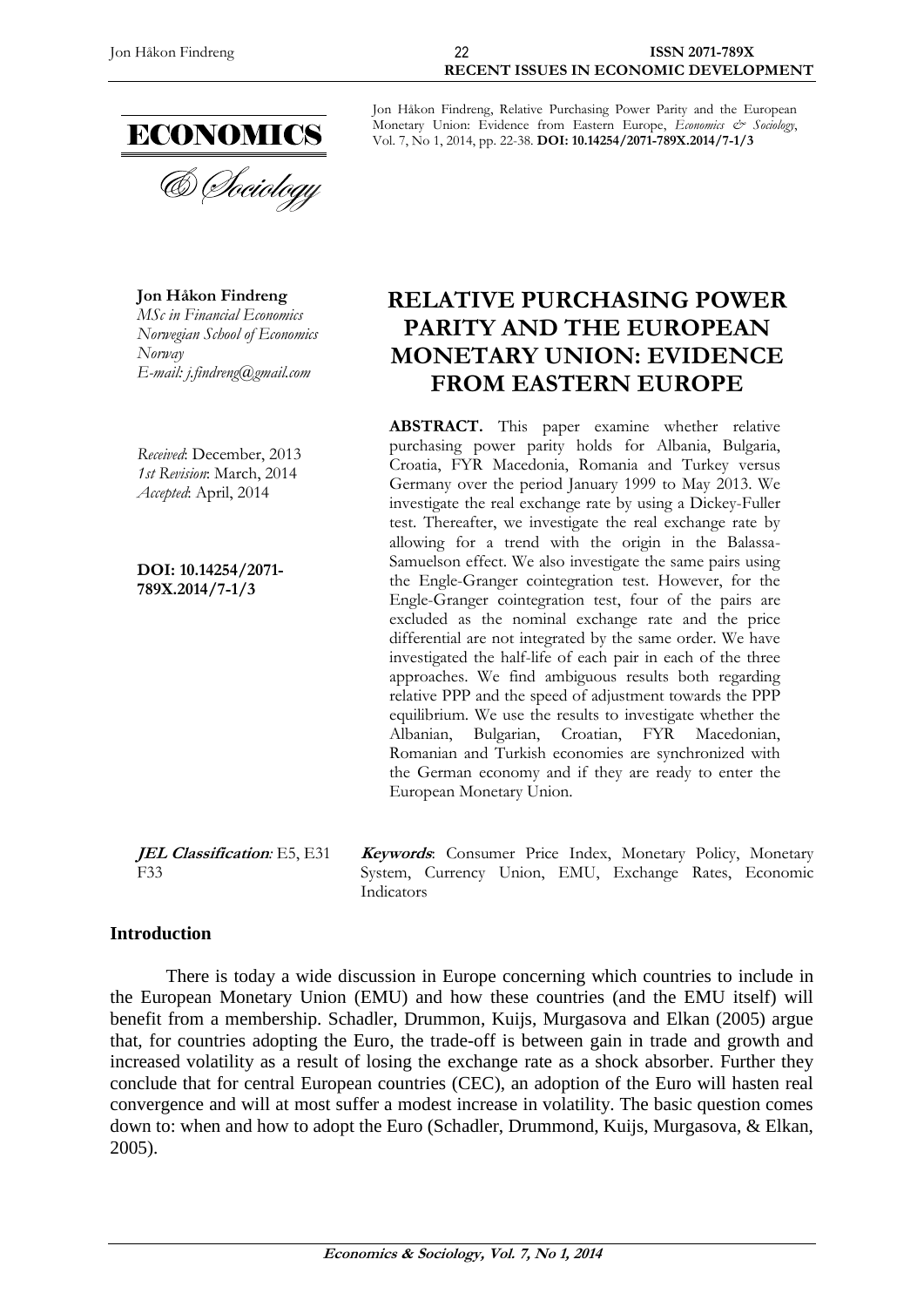| Jon Håkon Findreng | 23 | <b>ISSN 2071-789X</b>                        |
|--------------------|----|----------------------------------------------|
|                    |    | <b>RECENT ISSUES IN ECONOMIC DEVELOPMENT</b> |

One deterministic factor for the loss of increased volatility is the optimum currency area (OCA) criteria. The OCA captures the sensitiveness of a country's economy to real shocks that are asymmetric to those in the currency union. The OCA therefore measures how often the Euro-area monetary policy is likely to be different from the monetary policy necessary for the potential incoming country. In other words, the OCA measures whether the economic cycles in the Euro-area and the economic cycles in the potential EMU-client are synchronized. The OCA criteria also focus on how well the potential client can adopt to shocks without their own monetary policy (Schadler, Drummond, Kuijs, Murgasova, & Elkan, 2005).

This paper discusses relative purchasing power parity (PPP) in some of the countries in the Balkan area versus Germany, which is the largest economy in the EMU. Findings that suggest that PPP holds do not automatically suggest that OCA criteria are fulfilled and that the economies are synchronized. However, positive finding in regards of PPP implies that the real exchange rates share common trends and are driven by economic fundamentals. Thus, positive findings of PPP suggest that the analyzed country is suitable to adopt the euro regarding the terms discussed above (Caporale, Ciferri, & Girardi, 2008). The countries examined in this paper are Albania, Bulgaria, Croatia, FYR Macedonia, Romania and Turkey.

### **Purchasing Power Parity**

PPP is the simple idea that arbitrage enforces national price levels to be equal after converted to the same currency (Rogoff, 1996). Rogoff (1996) writes that most economists believe that PPP is a long term anchor for real exchange rates; however, few take PPP seriously as a short term proposition. There are several variants of PPP.

## *The Law of one Price*

The strictest version of PPP is the law of one price (LOP). The LOP states that after converting prices to one common currency, any good should have the same price across countries. The LOP can be expressed as:

$$
P_i = EP_i^*,
$$

Where  $P_i$  is the domestic price of good *i*, *E* is the nominal exchange rate (expressed as the price of one unit foreign currency in domestic currency) and  $P_i^*$  is the foreign price of good *i* (Rogoff, 1996). Even though some internationally traded goods with default standards such as oil, gold, silver and sugar have the same price regardless of the country, it does not take much imagination to come up with examples that violates the LOP. Rogoff (1996) argues that tariffs, transportation costs, and nontariff barriers make the prices differ.

### *Absolute Purchasing Power*

Absolute PPP requires that after converting prices to one common currency, the sum of prices over a consumer price index should be the same across countries. Absolute purchasing power can be expressed as:

$$
\sum P_i = E \sum P_i^*,
$$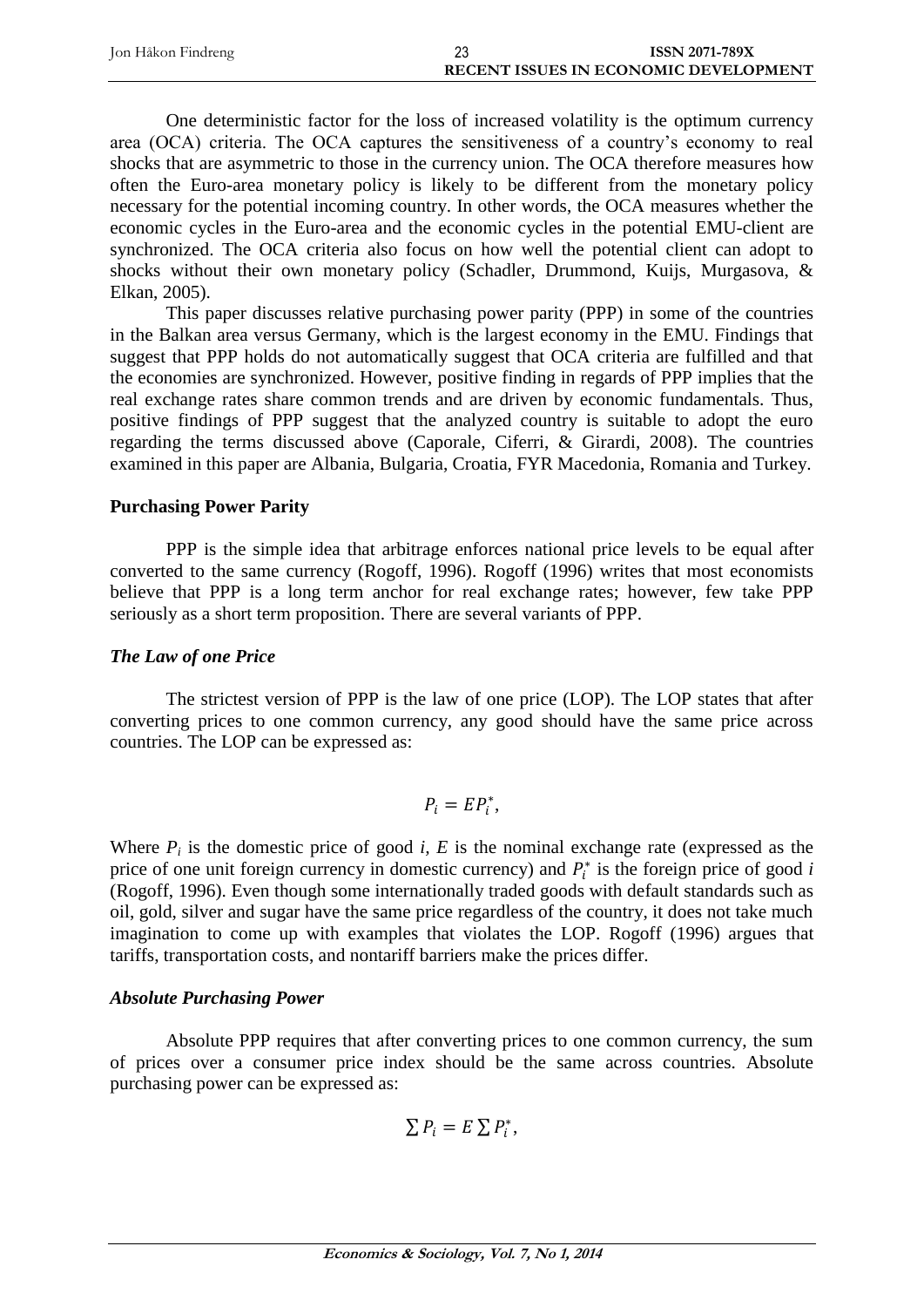| Jon Håkon Findreng | <b>ISSN 2071-789X</b>                        |
|--------------------|----------------------------------------------|
|                    | <b>RECENT ISSUES IN ECONOMIC DEVELOPMENT</b> |

There are several issues related to measuring absolute PPP. Firstly, it is not clear what consumer price index to use. Consumer price indices might vary in different countries. The indices are not only likely to be different by origin, but goods are introduced and taken away as well as consumption weights are shifting. Governments do not follow an internationalized standard index. Secondly, using indices requires a base year. There is no guarantee that the absolute PPP holds in that specific year. As an extreme example, consider a base year where absolute PPP does not hold, but then converges back to absolute PPP during the analyzed time period. The findings would suggest that the data goes away from absolute PPP, while it really went back to true absolute PPP. A solution to solve the problems regarding absolute PPP is to analyze relative PPP (Rogoff, 1996).

### *Relative Purchasing parity*

Relative purchasing parity requires that a change in the nominal exchange rate is offset by a change in the price differential in the two respective countries. If the nominal exchange rate (expressed as the price of foreign currency in domestic currency) increases, the domestic price level must increase similarly relative to the foreign price level. This can expressed as

$$
\frac{\sum P_{it}}{\sum P_{it-1}} = \frac{E_t}{E_{t-1}} * \frac{\sum P_{it}^*}{\sum P_{it-1}^*},
$$

where t subscripts denote time (Rogoff, 1996).

Relative PPP predicts that the real exchange rate will be constant in equilibrium. This can be expressed as  $R^* = \alpha$ , where  $R^*$  is the real exchange rate in equilibrium and  $\alpha$  is a constant equal the real exchange (which depends on costs of international trade). The real exchange rate can be expressed as  $R = E * \frac{P^*}{P}$  $\frac{1}{p}$ . When the real exchange rate is at its equilibrium level, there is internal and external balance. With deviations from the equilibrium level, internal and external imbalances might occur. These imbalances will bring the real exchange rate back to its equilibrium level. If for example the real exchange rate is above its equilibrium level, the increased domestic competitiveness will increase the trade balance which leads to a higher pressure in the labour market. The increased trade balance will decrease the nominal exchange rate, at the same time as the higher activity level will lead to higher domestic inflation. Both this factors will push the real exchange rate back down to its equilibrium level (Akram Q. F., 2003).

### *Empirical Evidence*

There is an enormous empirical literature on PPP. Researchers have failed over and over again in explaining PPP as a short term relationship. The lack of a short term convergence between nominal exchange rates and prices is partly due to the stickiness in nominal prices. Jakob A. Frenkel (1978) finds some support for PPP as a short term relationship in countries with hyperinflation. Rogoff (1996) argues that this is not surprising given the overwhelming predominance of monetary shocks.

Researchers have also had problems proving a long term relationship for PPP. Rogoff (1996) argues that every reasonable theory suggests that there should be at least some convergence to PPP. Long term monetary neutrality implies that any shock on the real exchange rate should die out on the long run.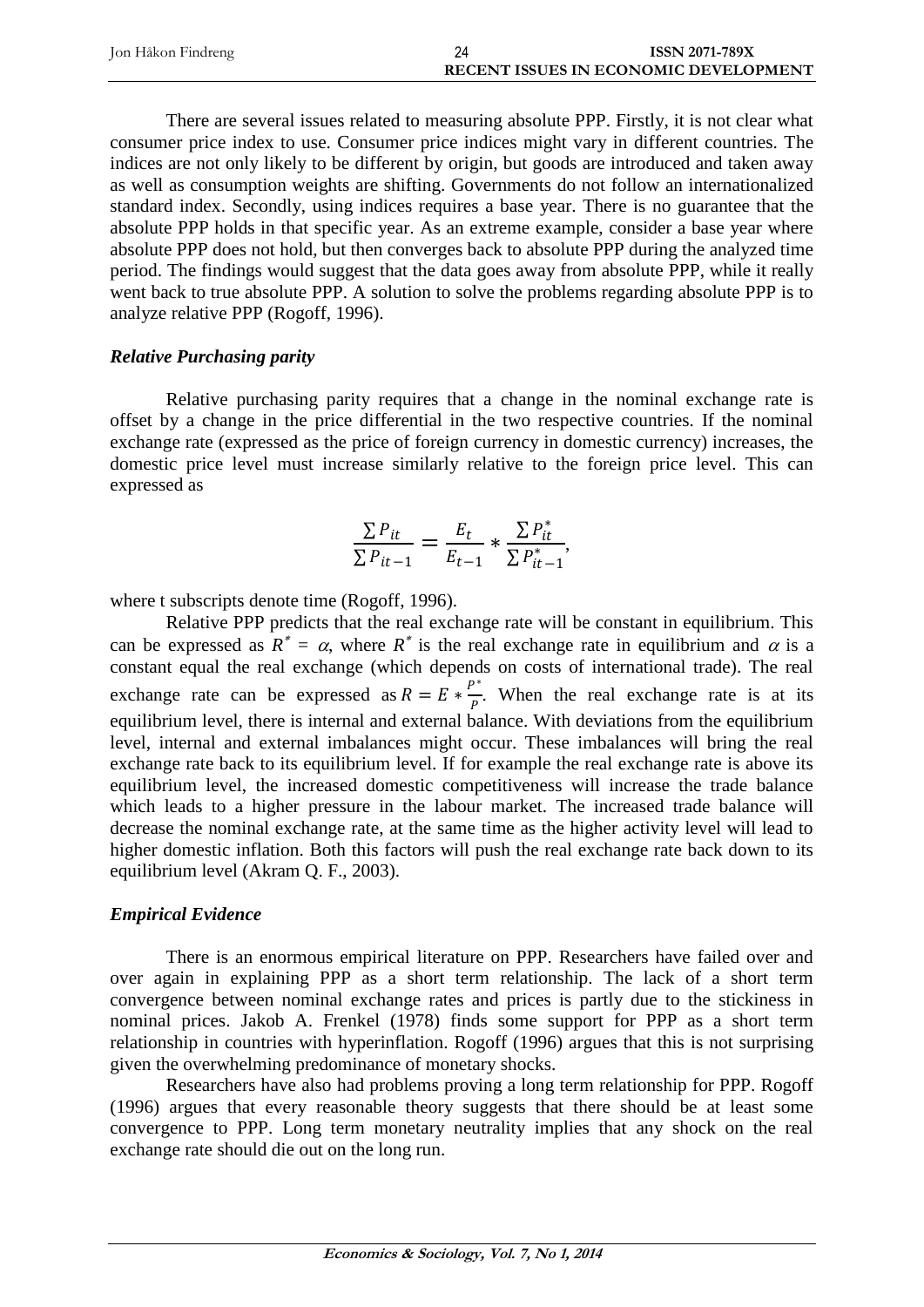| Jon Håkon Findreng | 25 | <b>ISSN 2071-789X</b>                        |
|--------------------|----|----------------------------------------------|
|                    |    | <b>RECENT ISSUES IN ECONOMIC DEVELOPMENT</b> |

Frankel (1986, 1990) argues that in order to prove a long term relationship of PPP, a large data set is required to increase the power in the econometric model. He was able to prove a long-term relationship for PPP using data for the exchange rate between the U.S. and the U.K. over the period 1869-1984. He estimates a half-life of 4.6 years (Rogoff, 1996). There are many contributions that have provided empirical support of mean reversion for real exchange rates. During the 1990s, there were several articles using different econometric approaches. Rogoff (1996) summarizes the empirical literature and notes that the half-life is in the range of three to five years.

*Figure 1* displays the real exchange rates of Albania, Bulgaria, Croatia, FYR Macedonia, Romania and Turkey versus Germany over the period January 1999 to May 2013. Visually, it is clear that all real exchange rates are fluctuating and not perfectly constant over the period. In fact, all real exchange rates have appreciated over the period in favor of the Balkan countries.

### **Test of Real Exchange Rates**

We can test whether relative PPP holds for a real exchange rate using the Dickey-Fuller test for unit roots. If the null hypothesis for a unit root is rejected, we can state that the real exchange rate is stationary. A stationary real exchange rate implies that the real exchange rate is mean reverting, and that the hypothesis of relative purchasing power holds in the long run. The Augmented Dickey-Fuller test is given by:

$$
\Delta r_t = \alpha + \theta r_{t-1} + \delta_1 T + \gamma_1 \Delta r_{t-1} + \dots + \gamma_p \Delta r_{t-p} + \varepsilon_t,
$$

where  $\alpha$  is a constant, *r* is the log real exchange rate, *T* is a time trend,  $\sum_{i=1}^{p} \delta_i \Delta r_{t-i}$  $_{i=1}^{p} \delta_i \Delta r_{t-i}$  represents lags, and  $\varepsilon_t$  is white noise (Kennedy, 2003).<sup>1</sup> Under the null hypothesis that the real exchange rate has a unit root,  $\theta = 0$ . Under the alternative hypothesis that relative PPP holds in the long run,  $\theta$  < 0 and  $\delta_1$  = 0 (Froot & Rogoff, 1995).

 $\overline{a}$ 

 $<sup>1</sup>$  The Dickey-Fuller test is derived in the appendix.</sup>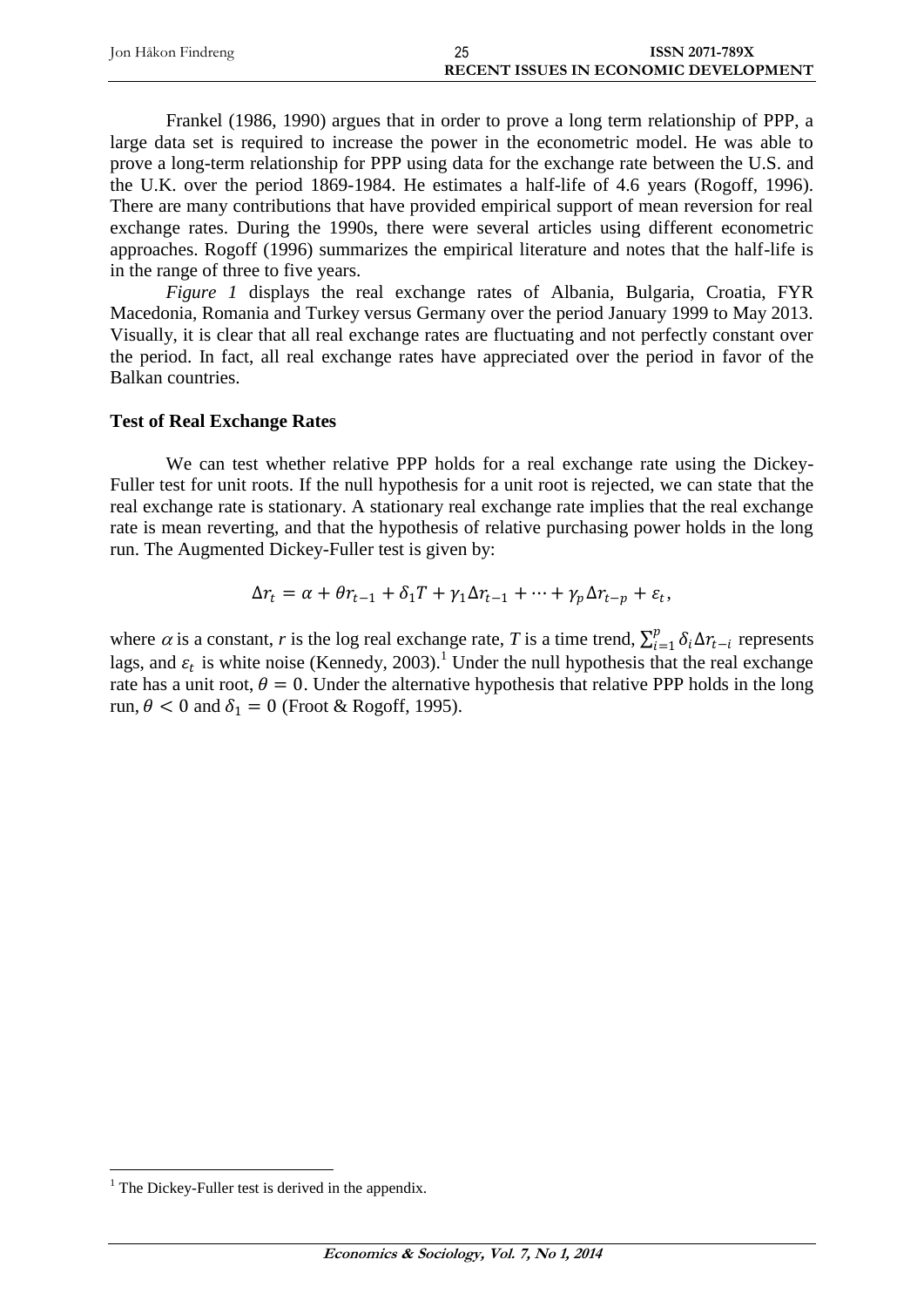

Notes: The figure displays the real exchange rate expressed as  $r_t = e_t * \frac{ln CPI^*}{ln CPI}$  $\frac{ln[CP]}{ln[CP]}_t$ , where  $e_t$  is the log of nominal exchange rate, *CPI* is the consumer price index, *t* denotes time and \*denotes a Balkan Country. Data is obtained from Bloomberg.

Figure 1. Monthly Real Exchange Rates over the Period January 1999 to May 2013

*Table 1* displays the results of the Dickey-Fuller test on all the real exchange rates. This test does not allow for a time trend, and  $\delta_1 T$  is therefore excluded from the model. None of the real exchange rates are able to reject the null hypothesis of a unit root. We can therefore not state that relative PPP hold for any of the real exchange rates.

Table 1. Dickey-Fuller test of Real Exchange Rate versus Germany

|        | Albania<br>Bulgaria | `roatia | Romania<br>Macedonia | Turkev |       | ritical<br>Values |     |
|--------|---------------------|---------|----------------------|--------|-------|-------------------|-----|
| ADF(q) |                     | No      | <i>rend</i>          |        | $1\%$ | 5%                | 10% |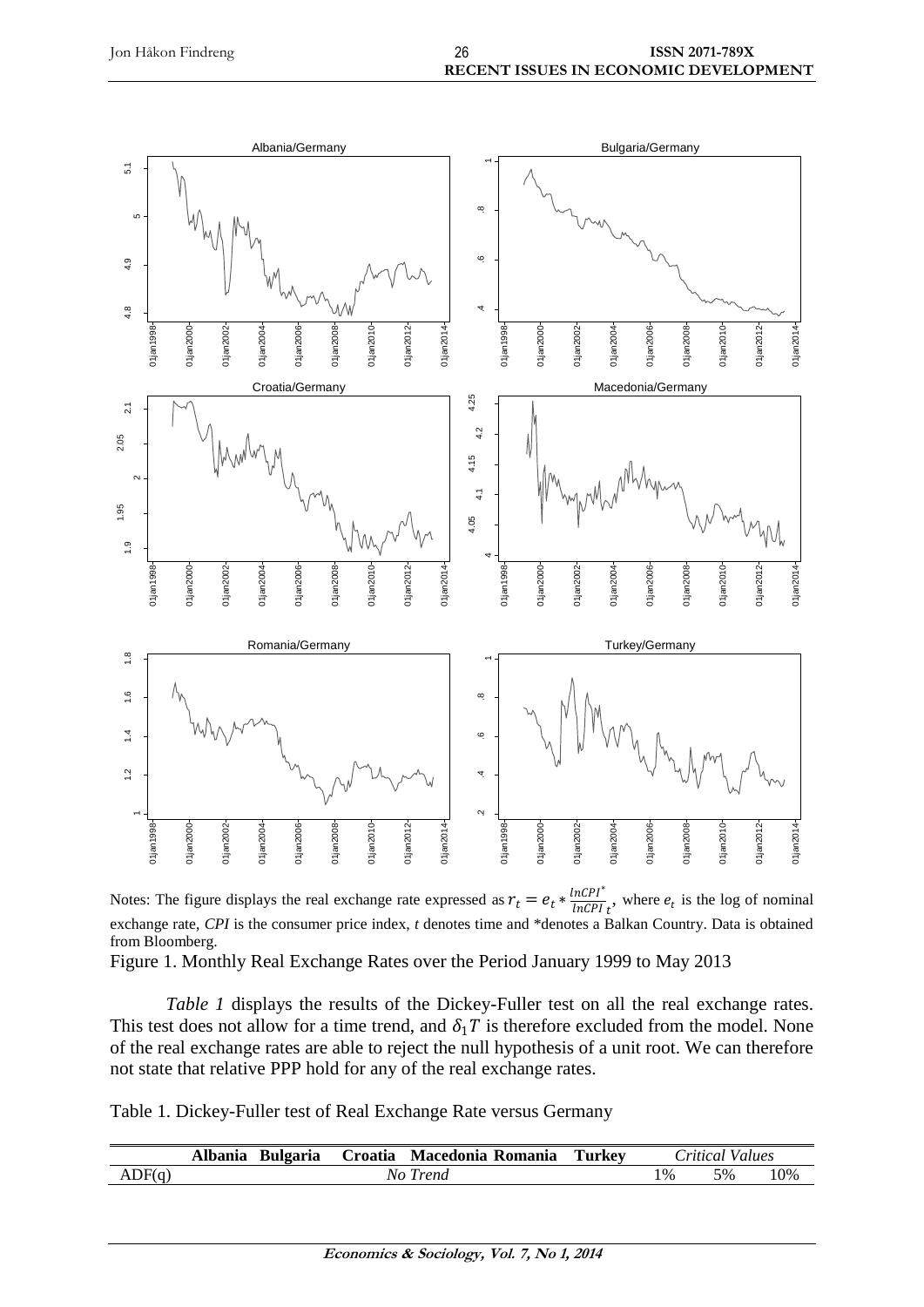| Jon Håkon Findreng |          |       |          | 27       | RECENT ISSUES IN ECONOMIC DEVELOPMENT |          |          | <b>ISSN 2071-789X</b> |          |
|--------------------|----------|-------|----------|----------|---------------------------------------|----------|----------|-----------------------|----------|
| ADF(13)            | 0.131    | 0.395 | $-0.059$ | 0.696    | 0.119                                 | 0.113    | $-2.590$ | $-1.963$              | $-1.657$ |
| ADF(12)            | 0.107    | 0.530 | 0.078    | 0.672    | $-0.016$                              | $-0.214$ | $-2.590$ | $-1.972$              | $-1.665$ |
| ADF(11)            | 0.127    | 1.349 | 0.261    | 0.856    | 0.057                                 | $-0.297$ | $-2.590$ | $-1.980$              | $-1.673$ |
| ADF(10)            | 0.115    | 1.501 | 0.606    | 0.704    | $-0.005$                              | $-0.616$ | $-2.590$ | $-1.988$              | $-1.681$ |
| ADF(9)             | 0.266    | 1.839 | 0.497    | 0.680    | 0.112                                 | $-0.617$ | $-2.590$ | $-1.996$              | $-1.688$ |
| ADF(8)             | 0.222    | 1.875 | 0.407    | 0.658    | 0.088                                 | $-0.661$ | $-2.590$ | $-2.004$              | $-1.695$ |
| ADF(7)             | 0.124    | 1.782 | 0.403    | 0.374    | 0.165                                 | $-0.713$ | $-2.590$ | $-2.012$              | $-1.702$ |
| ADF(6)             | 0.151    | 1.839 | 0.437    | 0.504    | 0.289                                 | $-0.677$ | $-2.590$ | $-2.019$              | $-1.709$ |
| ADF(5)             | 0.124    | 2.132 | 0.138    | 0.309    | 0.383                                 | $-0.708$ | $-2.590$ | $-2.026$              | $-1.716$ |
| ADF(4)             | $-0.077$ | 1.837 | 0.231    | 0.362    | 0.077                                 | $-0.913$ | $-2.590$ | $-2.033$              | $-1.722$ |
| ADF(3)             | $-0.254$ | 1.562 | 0.003    | 0.412    | $-0.029$                              | -1.241   | $-2.590$ | $-2.039$              | $-1.728$ |
| ADF(2)             | $-0.287$ | 1.678 | $-0.083$ | 0.348    | 0.111                                 | -1.301   | $-2.590$ | $-2.045$              | $-1.733$ |
| ADF(1)             | $-0.236$ | 1.889 | $-0.133$ | $-0.301$ | 0.113                                 | -1.287   | $-2.590$ | $-2.051$              | $-1.738$ |

Notes:  $^{*} p < 0.10$ , \*\*  $p < 0.05$ , \*\*\*  $p < 0.01$ . The test statistics are obtained by using the DFGLS command in STATA.

Even though, none of the real exchange rates are able to reject the null hypothesis of a unit root, we are still able to estimate the speed of how fast a deviation from the equilibrium is adjusted back to the equilibrium level. Table 2 displays the half-life of the real exchange rates estimated by  $\frac{\ln 0.5}{\ln(1+\theta)}$ , using the coefficient from a Dickey-Fuller test with one lag (Akram Q. F., 2003). The real exchange rate between FYR Macedonia and Germany has a very fast half-life estimation of about 5.3 months, while the real exchange rate between Bulgaria and Germany has a half-life of about 10 years and 9.2 months. These estimates are extremely different and must be treated with caution. The model assumes that the elimination of the deviation caused by a shock happens while all other factors are held still. In reality one can expect shocks to the real exchange rate to happen continuously, leading to a misleading interpretation of the results (Akram, Brunnvatne, & Lokshall, 2003). Looking at the financial turmoil Europe has faced during and after the financial crisis, it seems, in the author's view, that an adjustment with a half-life of several years is slow considering an entrance to the EMU. The Half-Life in the real exchange rates for Albania, FYR Macedonia and Turkey versus Germany are considerably faster than what Rogoff (1996) summarizes as normal based on previous research.

| Country   | <b>Half-life</b> (months) |
|-----------|---------------------------|
| Albania   | 12.5                      |
| Bulgaria  | 131.2                     |
| Croatia   | 37.5                      |
| Macedonia | 5.3                       |
| Romania   | 28.6                      |
| Turkey    | 93                        |

Table 2. Half-Life Based on Dickey-Fuller without a Trend

Obs. 158 159 159 157 159 159

Notes: Half-life is calculated by  $\frac{\ln 0.5}{\ln(1+\theta)}$ , where the coefficient is obtained from a Dickey-Fuller with one lag.

### *The Balassa-Samuelson Hypothesis*

We were not able to reject the null hypothesis of a unit root for the real exchange rates. Balassa (1964) and Samuelson (1964) argued that rich countries tend to have higher price levels than poor countries. In other words, there can be long term deviations from PPP. The reason for this phenomenon is that rich countries are relatively more productive in the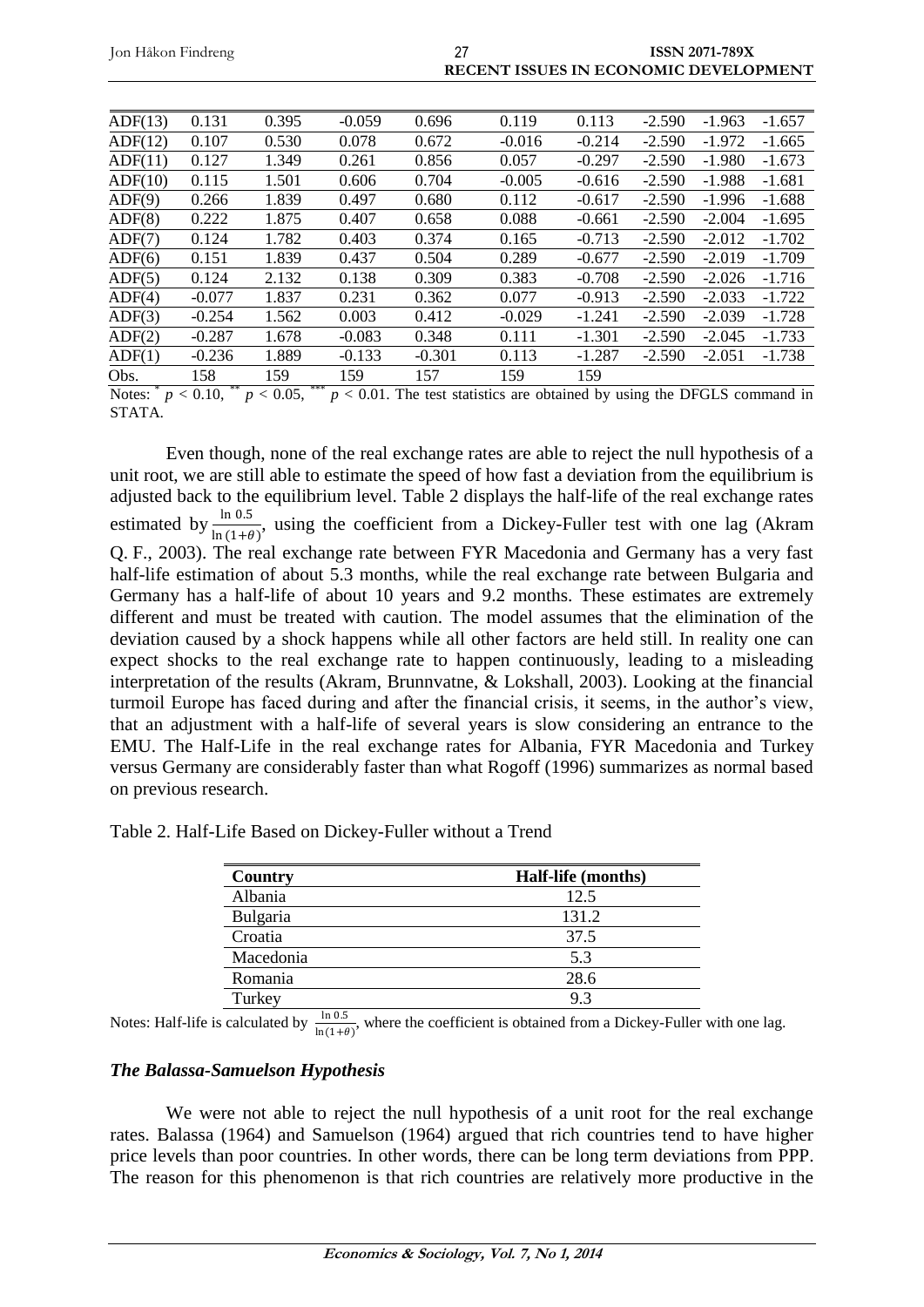| Jon Håkon Findreng | 28 | <b>ISSN 2071-789X</b>                        |
|--------------------|----|----------------------------------------------|
|                    |    | <b>RECENT ISSUES IN ECONOMIC DEVELOPMENT</b> |

traded sector than poor countries, and that the traded sector is relatively more technological innovative than the non-traded sector. For illustration, we can analyze the development of a poor and a rich country where the currency is fixed. If the rich country experiences more technological innovations in the traded sector, wages will increase in this sector, but prices will not increase because they are bound by international trade and the fixed exchange rate. If the country does not experience the same technological innovations in the non-traded sector, the non-traded sector will have to increase the prices to increase their wages similarly. In other words, the prices has increased in the non-traded part of the consumer price index, and the consumer price index as a whole will increase relatively to the poor country that has not experienced the same development (Rogoff, 1996). The real exchange rate between the two countries is given by

$$
R = E * \frac{R.CPI}{P.CPI},
$$

where  $E$  is the fixed nominal exchange rate (measured by the price of one unit of the rich county's currency in the poor country's currency),  $R$ .  $CPI$  is the rich country's CPI and  $P$ .  $CPI$ is the poor country's CPI. If the situation described above occurs and all other variables held fixed, the rich country's CPI will increase. This will lead to an appreciation of the real exchange rate for the rich country.

|         | <b>Albania</b> | <b>Bulgaria</b> | Croatia    | <b>Macedonia</b> | Romania  | <b>Turkey</b> |          | Critical Values |          |
|---------|----------------|-----------------|------------|------------------|----------|---------------|----------|-----------------|----------|
| ADF(q)  |                |                 |            | With Trend       |          |               | 1%       | 5%              | 10%      |
| ADF(13) | $-0.804$       | $-2.135$        | $-2.778*$  | $-1.814$         | $-1.668$ | $-2.764*$     | $-3.492$ | $-2.800$        | $-2.524$ |
| ADF(12) | $-0.844$       | $-1.961$        | $-2.529$   | $-1.845$         | $-1.911$ | $-3.342**$    | $-3.492$ | $-2.816$        | $-2.538$ |
| ADF(11) | $-0.818$       | $-1.163$        | $-2.328$   | $-1.671$         | $-1.748$ | $-3.424**$    | $-3.492$ | $-2.831$        | $-2.552$ |
| ADF(10) | $-0.840$       | $-1.129$        | $-2.048$   | $-1.834$         | $-1.883$ | $-4.038***$   | $-3.492$ | $-2.846$        | $-2.566$ |
| ADF(9)  | $-0.648$       | $-1.002$        | $-2.205$   | $-1.866$         | $-1.603$ | $-3.878***$   | $-3.492$ | $-2.860$        | $-2.579$ |
| ADF(8)  | $-0.704$       | $-1.098$        | $-2.347$   | $-1.899$         | $-1.646$ | $-3.831***$   | $-3.492$ | $-2.874$        | $-2.591$ |
| ADF(7)  | $-0.825$       | $-1.258$        | $-2.391$   | $-2.260$         | $-1.512$ | $-3.808***$   | $-3.492$ | $-2.887$        | $-2.604$ |
| ADF(6)  | $-0.785$       | $-1.330$        | $-2.391$   | $-2.094$         | $-1.306$ | $-3.596***$   | $-3.492$ | $-2.899$        | $-2.615$ |
| ADF(5)  | $-0.825$       | $-1.240$        | $-2.858*$  | $-2.286$         | $-1.184$ | $-3.550***$   | $-3.492$ | $-2.911$        | $-2.626$ |
| ADF(4)  | $-1.136$       | $-1.612$        | $-2.706*$  | $-2.238$         | $-1.626$ | $-3.874***$   | $-3.492$ | $-2.923$        | $-2.636$ |
| ADF(3)  | $-1.427$       | $-1.963$        | $-3.133**$ | $-2.185$         | $-1.775$ | $-4.451***$   | $-3.492$ | $-2.933$        | $-2.646$ |
| ADF(2)  | $-1.469$       | $-1.932$        | $-3.300**$ | $-2.229$         | $-1.586$ | $-4.375***$   | $-3.492$ | $-2.943$        | $-2.655$ |
| ADF(1)  | $-1.391$       | $-1.801$        | $-3.381**$ | $-3.033**$       | $-1.583$ | $-4.157***$   | $-3.492$ | $-2.953$        | $-2.663$ |
| Obs.    | 158            | 159             | 159        | 157              | 159      | 159           |          |                 |          |

Table 3. Augmented Dickey-Fuller test With Trend on Real Exchange rates versus Germany

Notes:  $p < 0.10$ ,  $p < 0.05$ , \*\*\*  $p < 0.01$ . The test statistics are obtained by using the DFGLS command in STATA.

We can allow for the Balassa-Samuelson effect in the real exchange rate by re-running the Dickey-Fuller test on the real exchange rates, but this time including a time trend. In other words, we do not need the criteria of  $\delta_1 = 0$ . A rejection of the null hypothesis of a unit root will imply that the real exchange rate is mean reverting around a trend. This does not mean that relative PPP holds, but that the deviations can possibly be explained by the Balassa-Samuelson effect. However, a rejection of the null hypothesis can also be a result from other factors.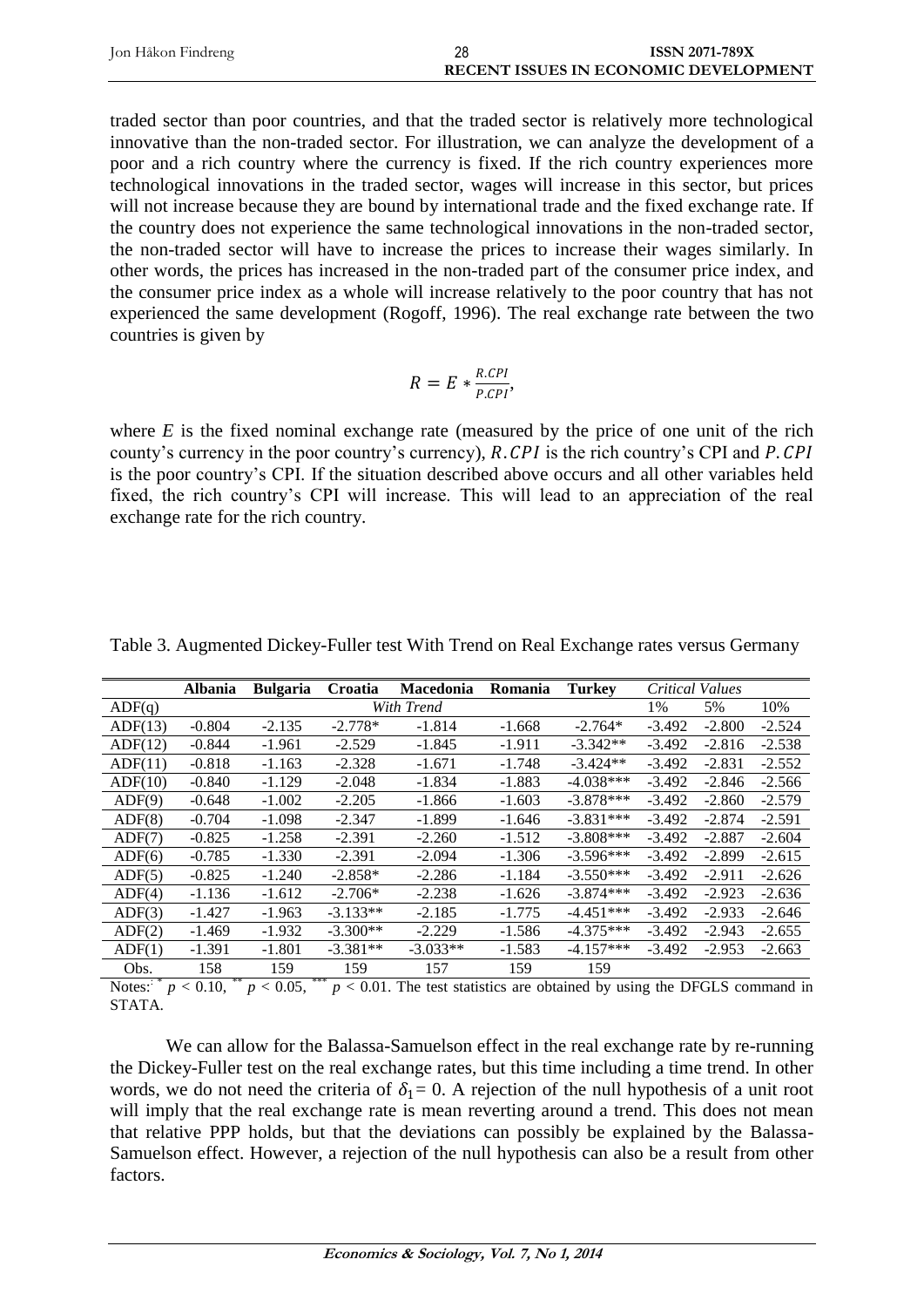| Jon Håkon Findreng | 29 | <b>ISSN 2071-789X</b>                        |
|--------------------|----|----------------------------------------------|
|                    |    | <b>RECENT ISSUES IN ECONOMIC DEVELOPMENT</b> |

*Table 3* displays the Dickey-Fuller test on all the same real exchange rates with a time trend. The results are now different. Turkey, FYR Macedonia and Croatia are able to reject the null hypothesis. Turkey has significant values for all lags, and has significant values at the one percent level for lag 1 to 10. Croatia is able to reject the null hypothesis of a unit root at the 5 percent level for the model with 1, 2 and 3 lags and at the 10 percent level for 4, 5, and 10 lags. FYR Macedonia is able to reject the null hypothesis at the 5 percent level with 1 lag.

*Table 4* displays the half-life based on the Dickey-Fuller test with one lag and a trend. The half-life is now reduced enormously for each real exchange rate. FYR Macedonia, Turkey and Croatia have half-life of 2.3, 3.8 and 5.1 months. The deviations are reduced very fast. Most striking is perhaps the reduction from 131.2 months to 10.4 months for Bulgaria after including a trend in the Dickey-Fuller test. The decrease can most likely be explained by the strong trend in the Bulgarian-German real exchange rate.

A mean reverting real exchange rate around a trend indicates that the economies are facing the same shocks. However, it is clear from *Figure 1* that Croatia, FYR Macedonia and Turkey have increased their purchasing power versus Germany over the period. If these countries adopt the euro and the trend continuous, the inflation will grow more rapidly than in Germany. If the increase in the consumer price index can be explained by the Balassa-Samuelson Hypothesis, this growth will last until Croatia, FYR Macedonia and Turkey reach the same level as Germany in the traded sector. In other words, it seems like the three economies are moving in the right direction in terms of entering the EMU. The argument that the economics are exposed to the same shocks is a strong one, and this is also the background for this paper. However, it is likely that they will face different development in inflation and an independent monetary policy is favorable until the relationship in relative PPP is stable without including a trend.

*Figure 2* graphs the export as a percentage of total GDP. It is likely that a technological improvement in the traded sector relative to the non-traded sector will increase export as a part of GDP. Interestingly, the countries with the highest increase are Albania and Germany. A high increase in German technology in the traded sector should implicate a positive trend in the real exchanger rate towards the other countries. From figure 1, it is clear that all real exchange rates decrease. By the visually impression of *Figure 2*, it seems like the trending real exchange rates cannot be explained by the Balassa-Samuelson hypothesis. Égert, Drine, Lommatzsch and Rault (2003) use an econometric approach on the Central and Eastern Europe countries and find that the appreciation in the real currency for countries that technological innovative can only be limitedly explained by the Balassa-Samuelson effect.

| Country          | Half-life (months) |
|------------------|--------------------|
| Albania          | 10.4               |
| Bulgaria         | 19.0               |
| Croatia          | 5.1                |
| Macedonia        | 2.3                |
| Romania          | 14.3               |
| Turkey           | 3.8                |
| $1 - 0$ $\Gamma$ |                    |

| Table 4. Half-Life Based on Dickey-Fuller test with a Trend |
|-------------------------------------------------------------|
|-------------------------------------------------------------|

Notes: Half-life is calculated by  $\frac{\ln 0.5}{\ln(1+\theta)}$ , where the coefficient is obtained from a Dickey-Fuller with one lag and a trend.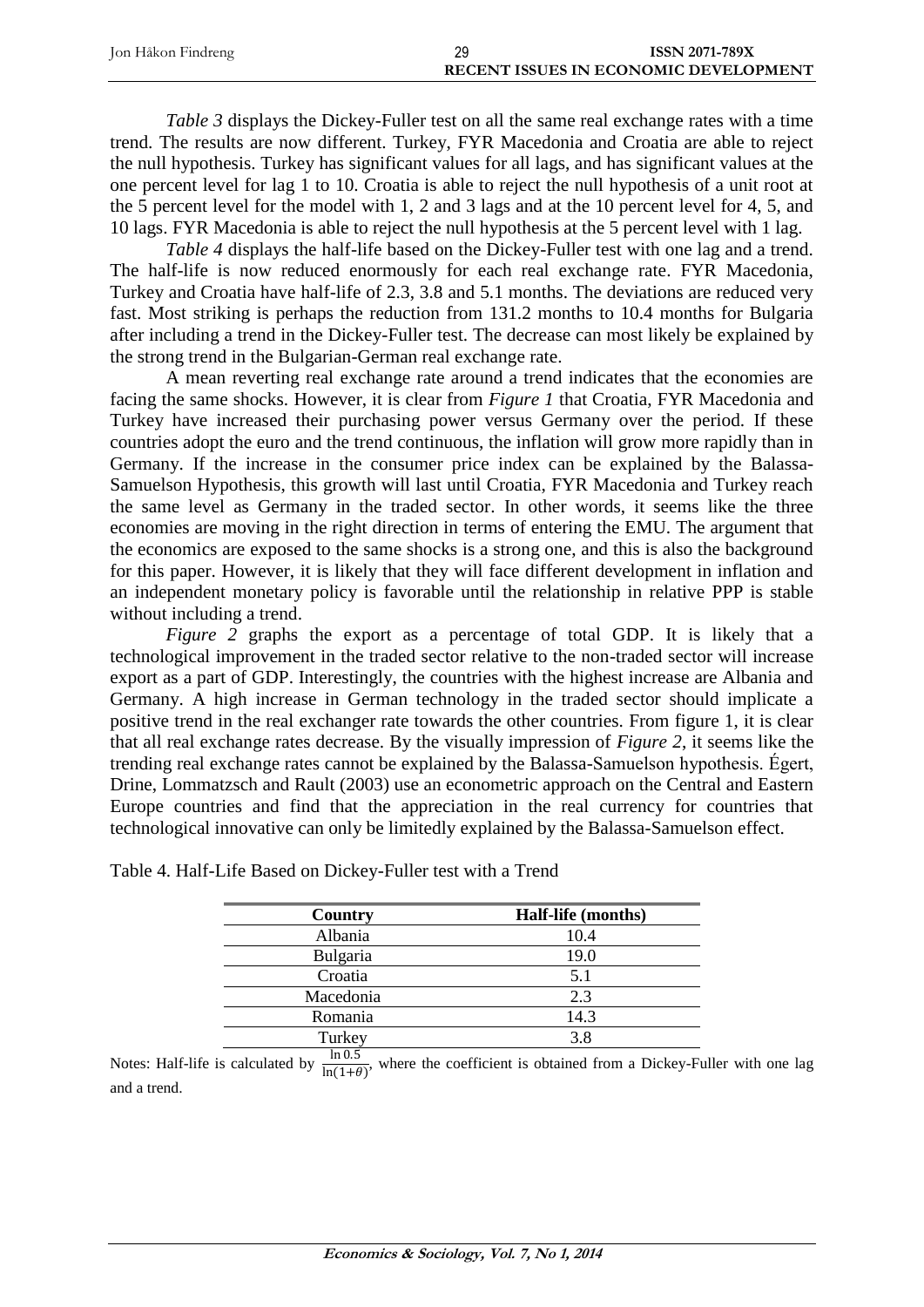

Notes: Data obtained from the World Bank. Figure 2. Export as a Percentage of GDP

*Figure 3* displays the development in nominal exchange rates and price level differentials between Albania, Bulgaria, Croatia, FYR Macedonia, Romania and Turkey versus Germany. It is clear that the nominal exchange rate is more volatile than the price differentials for all pairs. This suggests that price levels are sticky relatively to the nominal exchange rates. For the Bulgaria-Germany relationship, it seems like the two series are not dependent on each other. The nominal exchange rate has increased rapidly, while the price differential has followed a relatively straight line. For the Turkey-German relationship it seems like the two series follow each other quite closely. For the remaining pairs, it is harder to determine whether the graph indicates relative PPP.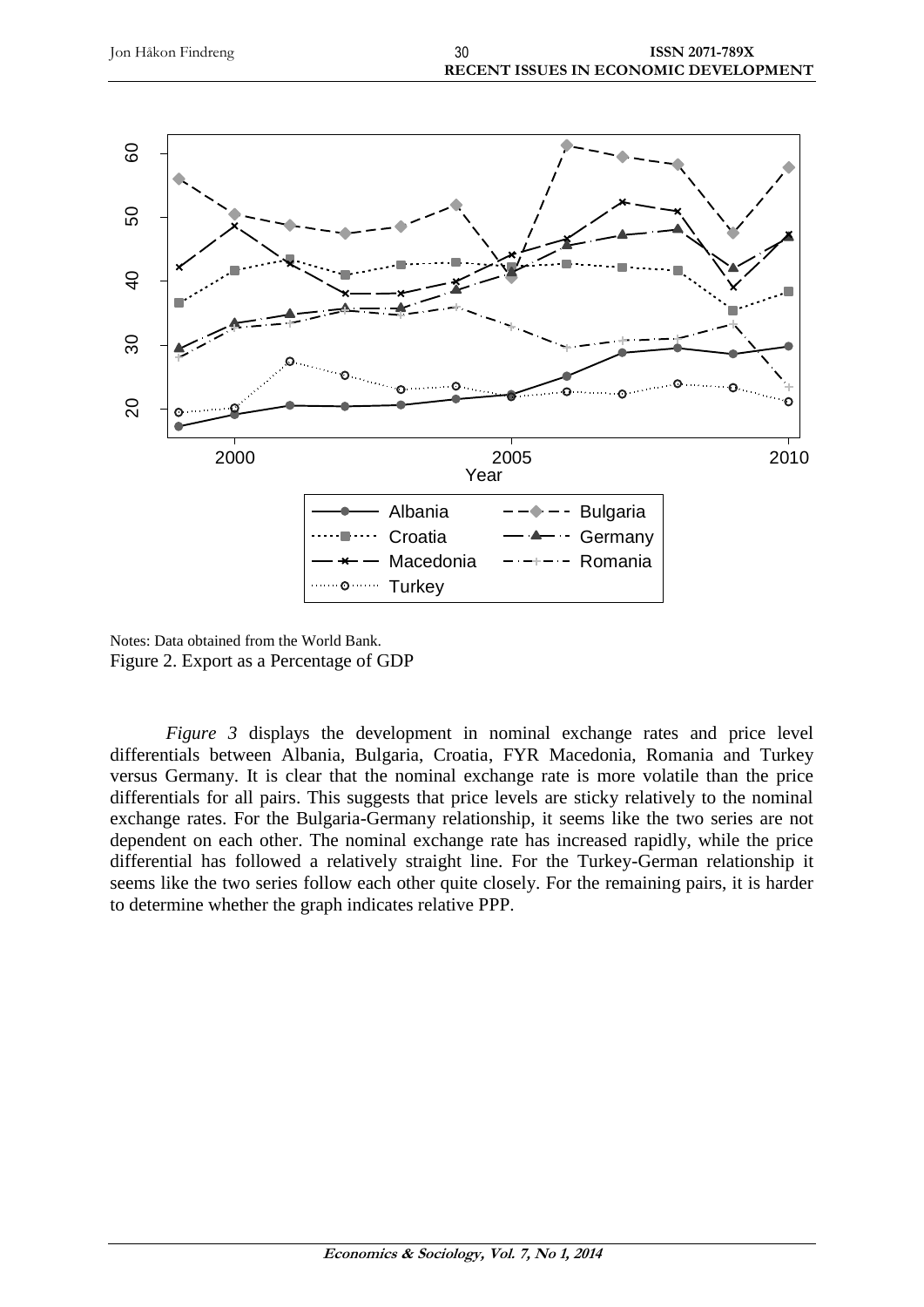

Notes: The graph shows the relationship of the log nominal exchange rate and the log price differential in the Balkan countries versus Germany. A close relationship between the series indicates relative PPP. Figure 3. Monthly Nominal Exchange Rates and Price Levels over the Period January 1999 to May 2013

### **Cointegration Test**

If the nominal exchange rate and the price differential follow a random walk, a regular OLS regression of the nominal exchange rate on the price differential can produce spurious regression results. To solve this problem, we can use the Engle-Granger cointegarion test to test for any linear combination of the two time series (Wooldrigde, 2009). <sup>2</sup> By using the Engle-Granger test for cointegration, we test a weaker form of relative PPP. The Enge-Granger test is designed to test whether there is a long-run equilibrium relationship between two series. However, the adjustment mechanism is not specified (Froot & Rogoff, 1995). We

<sup>&</sup>lt;sup>2</sup> See the Appendix for a discussion about spurious regressions and the Engle-Granger cointegration test.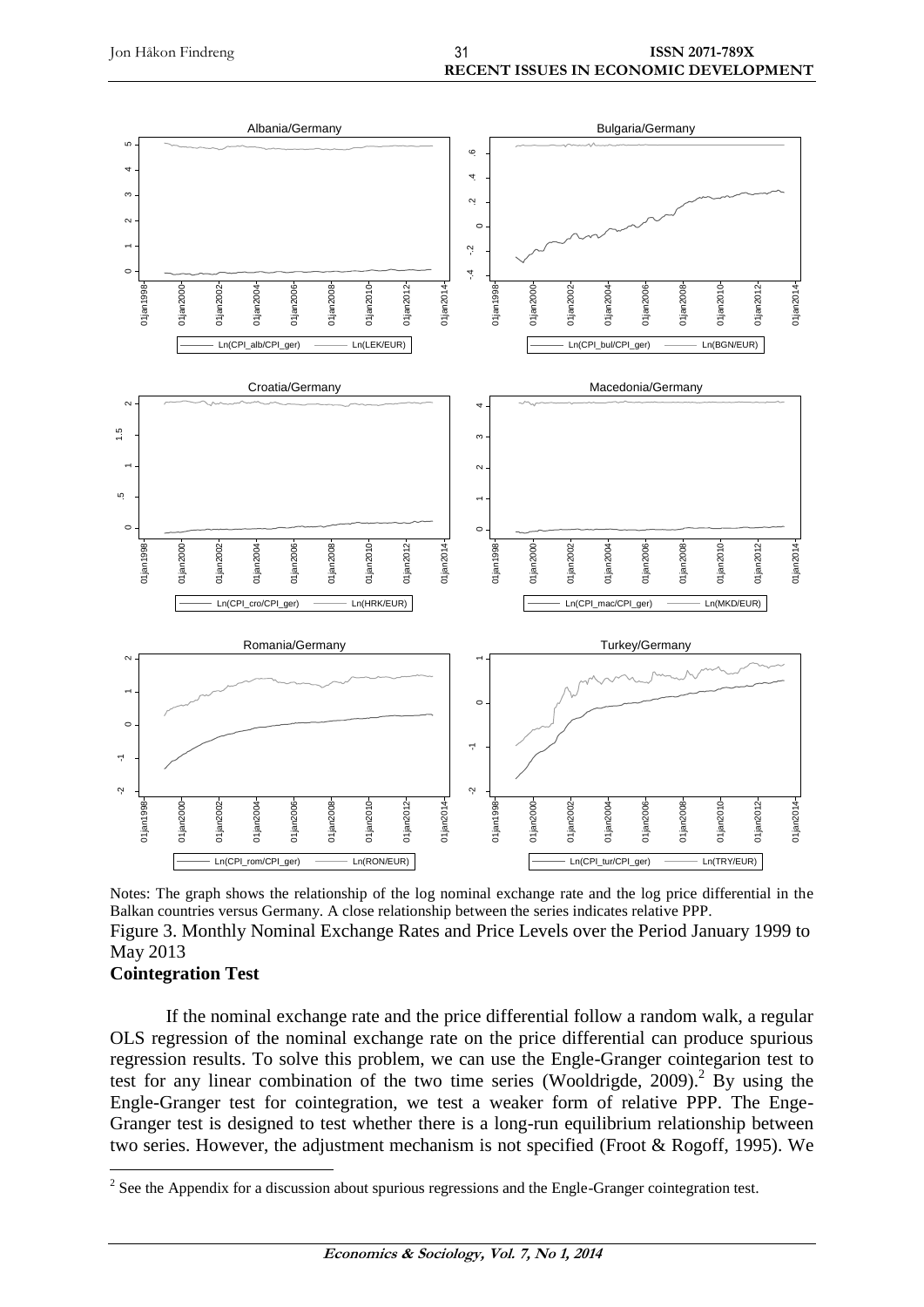| Jon Håkon Findreng | ົ | <b>ISSN 2071-789X</b>                        |
|--------------------|---|----------------------------------------------|
|                    |   | <b>RECENT ISSUES IN ECONOMIC DEVELOPMENT</b> |

are using a bivariate test where we test the relationship between the nominal exchange rate and the development of the price differential.

The procedure consists of three steps. The first step is determining whether the time series are integrated by the same order. *Table 8* in the appendix displays the result of a Dickey-Fuller test for unit roots on the time series in level form. The exchange rate between Germany and Bulgaria, Germany and Croatia, Germany and FYR Macedonia and the price differential between Albania and Germany are rejecting the null hypothesis of a unit root. These series are therefore stationary. *Table 9* displays the Dickey-Fuller test on all times series in their first difference form. All series are able to reject the null hypothesis of a unit root. Thus, we are left with Romania and Germany and Turkey and Germany being the only two pairs were both the price differential and the exchange rate integrated of order one. No other pairs are integrated with the same order. Note that if we had a pair where both series were integrated with order zero, we could use a regular OLS regression to test for relative PPP.

The second step involves a regression of the nominal exchange rate on the price differential. The OLS regression is given by  $e_t = \beta \frac{cpi}{cm}$ cpi <sub>t</sub>  $\check{e}$ , where  $e_t$  is the log nominal exchange

rate, and  $\frac{cpi}{cpi}$ ∗ is the log price differential (\* denotes a Balkan country) and *t* denotes time.

The third step involves obtaining the residual from step two and then tests the residual for a unit root using the Dickey-Fuller test. *Table 5* displays the results from the Dickey-Fuller test on the residuals. The residual from the relationship between Turkey and Germany is able to reject the null hypothesis of a unit root at the one percent significance level for 1 to 10 lags, at the five percent significance level for 11 and 12 lags, and at the ten percent level for 13 lags. This implies that the there is a linear relationship between the log price differential and the log nominal exchange for the Turkey-Germany relationship. In other words, Turkey-Germany passes the weak form of relative PPP. The cointegration test is not able to reject any unit root for the residual in the Romania-Germany relationship. Thus, we do not find any statistically proof of relative PPP between Romania and Germany. Considering that we are still not able to prove relative PPP between Romania and Germany using a weaker test implies that Romania is not ready to enter the EMU.

Table 5. Engle-Granger Cointergration test

| Lags           | Romania  | <b>Turkey</b> |
|----------------|----------|---------------|
| 13             | $-1.321$ | $-1.820$      |
| 12             | -1.480   | $-2.214$      |
| 11             | $-1.368$ | $-2.315$      |
| 10             | -1.482   | $-2.769$      |
| 9              | -1.304   | $-2.719$      |
| 8              | $-1.338$ | $-2.739$      |
| 7              | $-1.249$ | $-2.765$      |
| 6              | $-1.107$ | $-2.643$      |
| 5              | $-1.022$ | $-2.644$      |
| 4              | $-1.338$ | $-2.910$      |
| 3              | -1.447   | $-3.381**$    |
| $\overline{2}$ | $-1.335$ | $-3.389**$    |
| 1              | $-1.316$ | $-3.254**$    |
| Obs.           | 159      | 159           |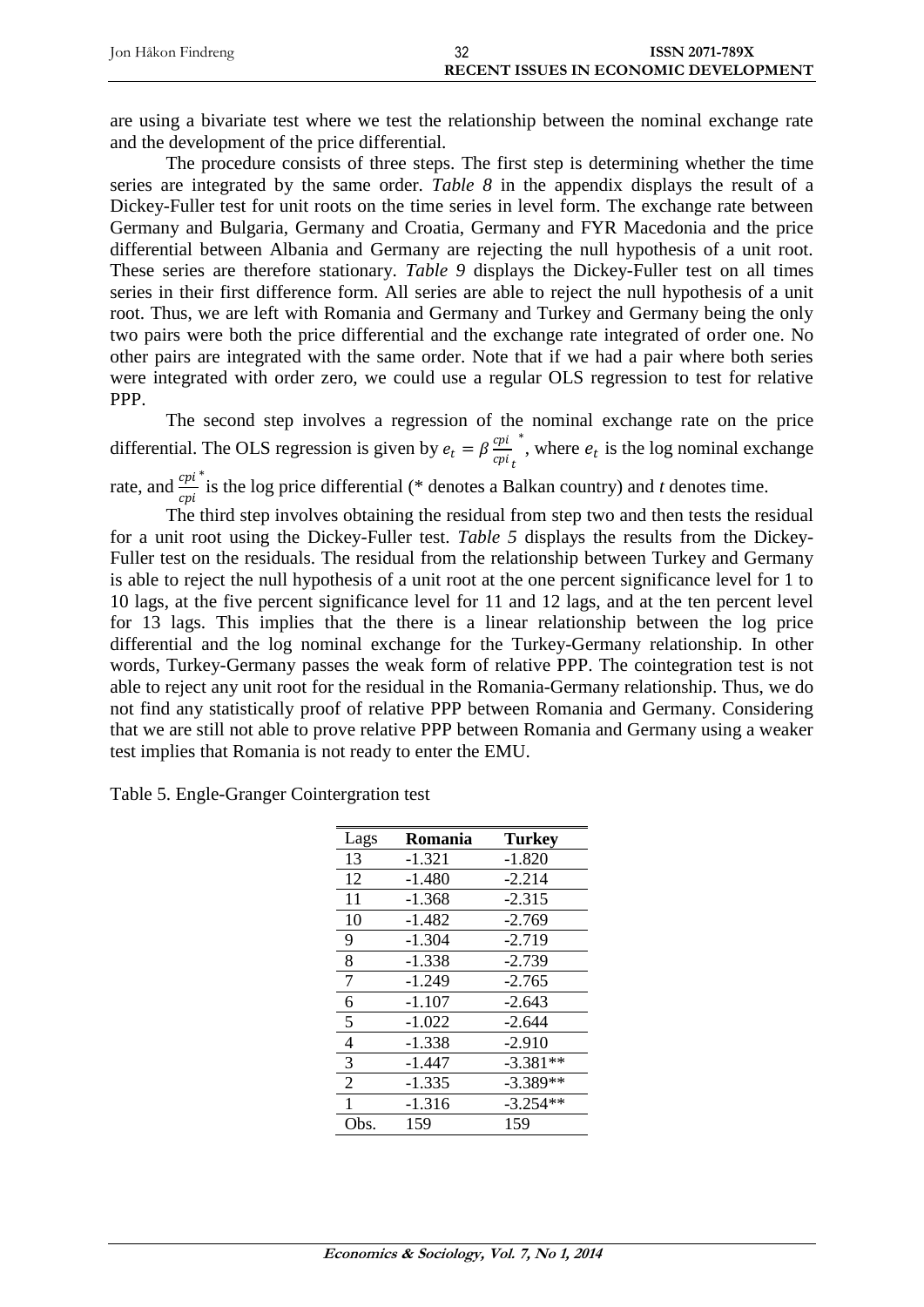| Jon Håkon Findreng | აა | <b>ISSN 2071-789X</b>                        |
|--------------------|----|----------------------------------------------|
|                    |    | <b>RECENT ISSUES IN ECONOMIC DEVELOPMENT</b> |

Notes: Augmented Dickey-Fuller test statistic on the residual from the OLS regression  $e_t = \beta \frac{cpi}{cm}$ cpi<sub>t</sub> ∗ . The statistics are found by using the DFGLS command in STATA. The critical values for Engle-Granger cointegration test are -3.90, -3.34 and 3.04 on significance level 1, 5 and 10, respectively.

*Table 6* displays the result of an error correction model using the results from the cointegration test. The error correction model is given by

$$
\Delta e_t = \alpha_0 + \beta_1 \Delta \frac{cpi^*}{cpi_t} + \delta_1 \left( e_{t-1} - \frac{cpi^*}{cpi_{t-1}} \right) + \varepsilon_t.
$$

Note that  $\left(e_{t-1} - \frac{cpi^*}{cpi}\right)$  $\frac{\partial u}{\partial r}$  equals the residual from the OLS regression in step two of the Engle-Granger cointegration test. The results from the error correction model suggest how

fast a deviation between the equilibrium-level between the two variables is reduced back to equilibrium. The results between Romania and Germany suggest that a deviation from the equilibrium level last month, between the nominal exchange rate and the price levels, is reduced by 4.8 percent this month. The result is significant at the one percent significance level. The similar result for Turkey-Germany is 10.6 percent, which is significant at the five percent significance level.

Table 6. Error Correction Model

|            | <b>TRY</b><br>$\Delta ln \frac{Im}{EUR_t}$                                                              |
|------------|---------------------------------------------------------------------------------------------------------|
| $0.466$ ** | $0.583*$                                                                                                |
| (0.146)    | (0.225)                                                                                                 |
|            | $-0.106$ **                                                                                             |
|            | (0.037)                                                                                                 |
| 0.003      | 0.003                                                                                                   |
| (0.002)    | (0.005)                                                                                                 |
| 172        | 172                                                                                                     |
|            | $\Delta ln \frac{RON}{EUR_t}$<br>$(lnE_{t-1} - ln \frac{CPI^*}{CPI_{t-1}})$ -0.048 <sup>*</sup> (0.023) |

*Table 7* provides results of our estimations on half-life based on the error-correction model. The half-life for Romania-Germany and Turkey-Germany are both relatively fast with 14.1 and 6.2 months respectively. In comparison with the results based on the Dickey-Fuller test in *Table 2*, these estimations imply a much faster reduction of deviations from PPP. However, the results from the error-correction model are more comparable to the results in *Table 4*, as the error-correction model does not put any requirements on the linear relationship between the two variables. The results for Romania-Germany are quite similar, while the results from Turkey-Germany were 3.8 months in Table 4 and 6.2 months from the errorcorrection model.

Table 7. Half-Life Based on the Error-Correction Model

| Country | <b>Half-life</b> (months) |
|---------|---------------------------|
| Romania | '4.                       |
| Turkey  |                           |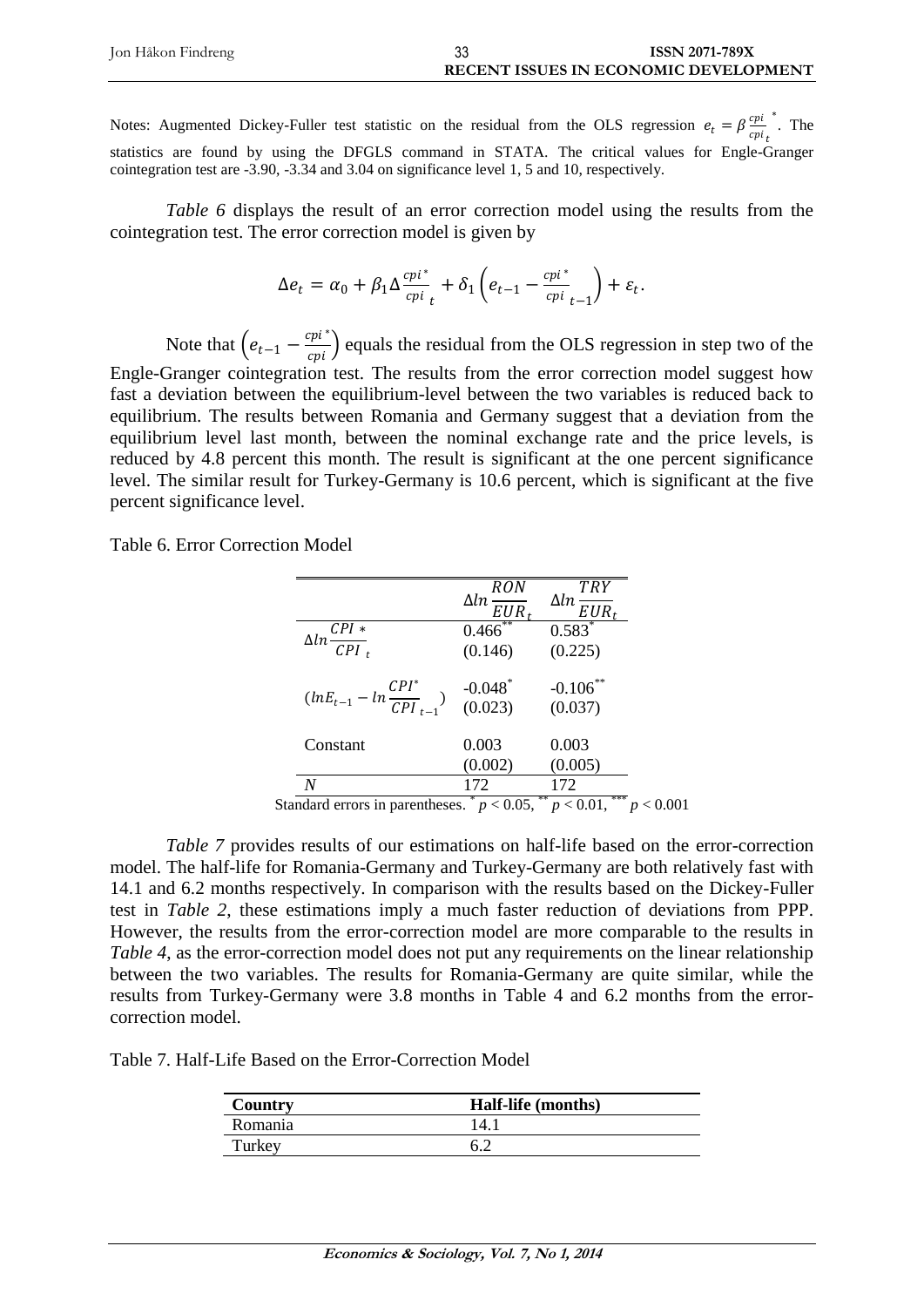Notes: The table displays the half-life for deviations in the equilibrium level between price levels and nominal exchange rates in the respectively countries versus Germany. Half-Life is calculated by  $\frac{ln 0.5}{ln \ddot{x}(1-\beta)}$ , where  $\beta$  is the coefficient on the error-correction term in *Table 6*.

#### **Conclusion**

This paper has examined whether relative PPP has been present in Albania, Bulgaria, Croatia, FYR Macedonia, Romania and Turkey versus Germany over the period January 1999 to May 2013. The results are ambiguous. By using a Dickey-Fuller test on the real exchange rate between the pairs indicates no PPP over the period. If we are allowing for the real exchange rate to follow a trend, we find that the real exchange rate is mean reverting for Croatia-Germany, FYR Macedonia-Germany and Turkey-Germany. The economic reasoning behind allowing for a trend origin in the Balassa-Samuleson effect, however, by graphing the export as a ratio of GDP, it does not seem that the Balassa-Samuelson effect is present. Nevertheless, these results imply that Croatia, FYR Macedonia and Turkey follow the same economic cycles as Germany. This should imply that their monetary policy should be synched with the ECB in terms of shocks to their economies. However, if they enter the EMU and the trend in real exchange rates continues, they will have a higher inflation growth than Germany. Depending on the outcast for their inflation, it does not seem feasible for the Croatia, FYR Macedonia and Turkey to give up their own monetary policy just yet.

We have also investigated relative PPP by using the Engle-Granger test for cointegration. Four out of the six pairs where excluded as the price differential and the nominal exchange rate were not integrated by the same level. The Engle-Granger cointergration test suggests that PPP holds over the period for the Turkey-Germany relationship.

We have calculated the half-life for all pairs with origins in the Dickey-Fuller test for the real exchange rate without a trend and with a trend. In addition we have calculated the half-life with the origin in an error-correction model. The results are ambiguous, but the errorcorrection model and the Dickey-Fuller test with a trend have more rapid half-lives than the Dickey-Fuller test without a trend. An interesting topic that is not addressed in this paper is how fast a deviation from relative PPP versus the countries in EMU needs to be adjusted before a specific country is ready to enter the EMU.

### **References**

- Akram, Q. F. (2003), Reell likevektsvalutakurs for Norge, *Norsk Økonomisk Tidsskrift*, pp. 89-113.
- Akram, Q. F., Brunnvatne, K.-M., & Lokshall, R. (2003), Reele likevektsvalutakurser, *Norges ank skriftserie nr. 31*, pp. 29-41.
- Balassa, B. (1964), The Purchasing-Power Parity Doctrine: A Reappraisal, *The Journal of Political Economy*, pp. 584-596.
- Bogoev, J., Petrevski, G. and Bruno S. Sergi (2012), Investigating the Link Between Central Bank Independence and Inflation in Central and Eastern Europe. Evidence from Panel Data Models, *Eastern European Economics*, Vol. 50, No. 4, pp. 83-101.
- Caporale, G. M., Ciferri, D., & Girardi, A. (2008), Are the Baltic Countries Ready to Adopt the Euro? A Generalized Purchasing Power Parity Approach, *CESifo Working Paper No. 2359*.
- Égert, B., Drine, I., Lommatzsch, K., & Rault, C. (2003), The Balassa-Samuelson effect in Central and Eastern Europe: myth or reality, *Journal of Comparative Economics*, pp. 552-572.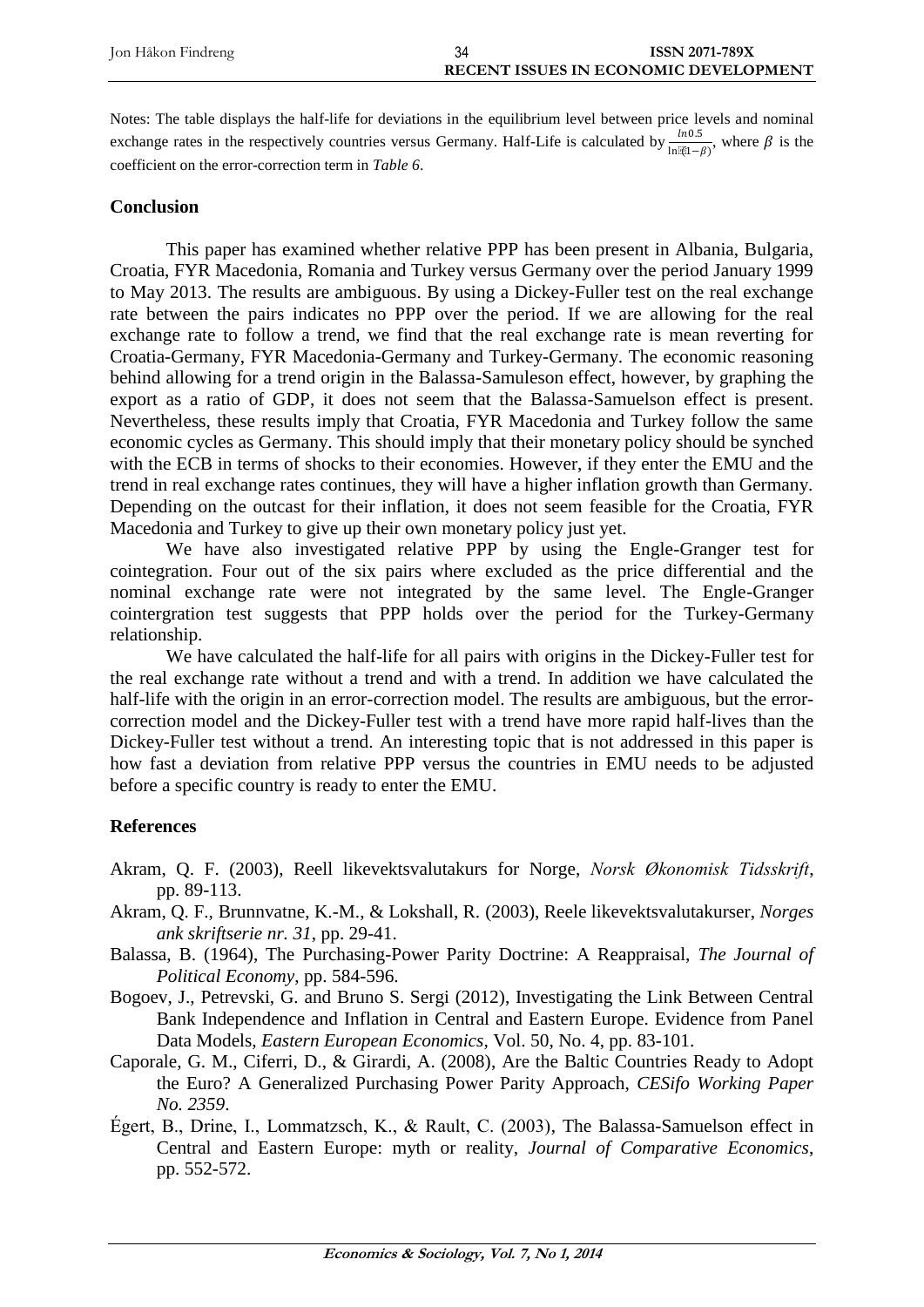| Jon Håkon Findreng | 35 | <b>ISSN 2071-789X</b>                        |
|--------------------|----|----------------------------------------------|
|                    |    | <b>RECENT ISSUES IN ECONOMIC DEVELOPMENT</b> |

- Frankel, J. A. (1986), International Capital Mobility and Crowding-out in the U.S. Economy: Imperfect Integration of Financial Markets or of Goods Market? In R. W. Hafer, *How Open is the U.S. Economy?* (pp. 33-67), Lexington: Lexington Books.
- Frankel, J. A. (1990), Zen and the Art of Modern Macro economics: A Commentary. In W. S. Haraf, & T. D. Willett, *Monetary Policy for a Volatilie Global Economy* (pp. 117-23), Washington D.C.
- Frenkel, J. A. (1978, May), Purchasing Power Parity: Doctrinal Perspective and Evidence from the 1920s, *Journal of International Economics*, 2, pp. 169-91.
- Froot, K., & Rogoff, K. (1995), Perspectives on PPP and Long-Run Real Exchange Rates, *Handbook of International Economics*, Vol. III, pp. 1647-1688.
- Kennedy, P. (2003), *A Guide to Econometrics, fifth edition*, Cambridge, Massachusetts: The MIT Press.
- Rogoff, K. (1996), The Purchasing Power Parity Puzzle, *Journal of Economic Literature*, pp. 647-668.
- Samuelson, P. A. (1964), Theoretical Notes on Trade Problems, *Review of Economics and Statistics*, pp. 145-154.
- Schadler, S., Drummond, P., Kuijs, L., Murgasova, Z., & Elkan, v. R. (2005), *Adopting the Euro in Central Europe – Challenges of the Next Step in European Integration*, Washington DC: International Monetary Fund.
- Verbeek, M. (2012), *A Guide to Modern Econometris, Fourth Edition*, West Sussex, UK: John Wiley & Sons Ltd.
- Wooldrigde, J. M. (2009), *Introductory Econometrics, A Modern Approach 4e*, Mason: South-Western, a part of CENGAGE Learning.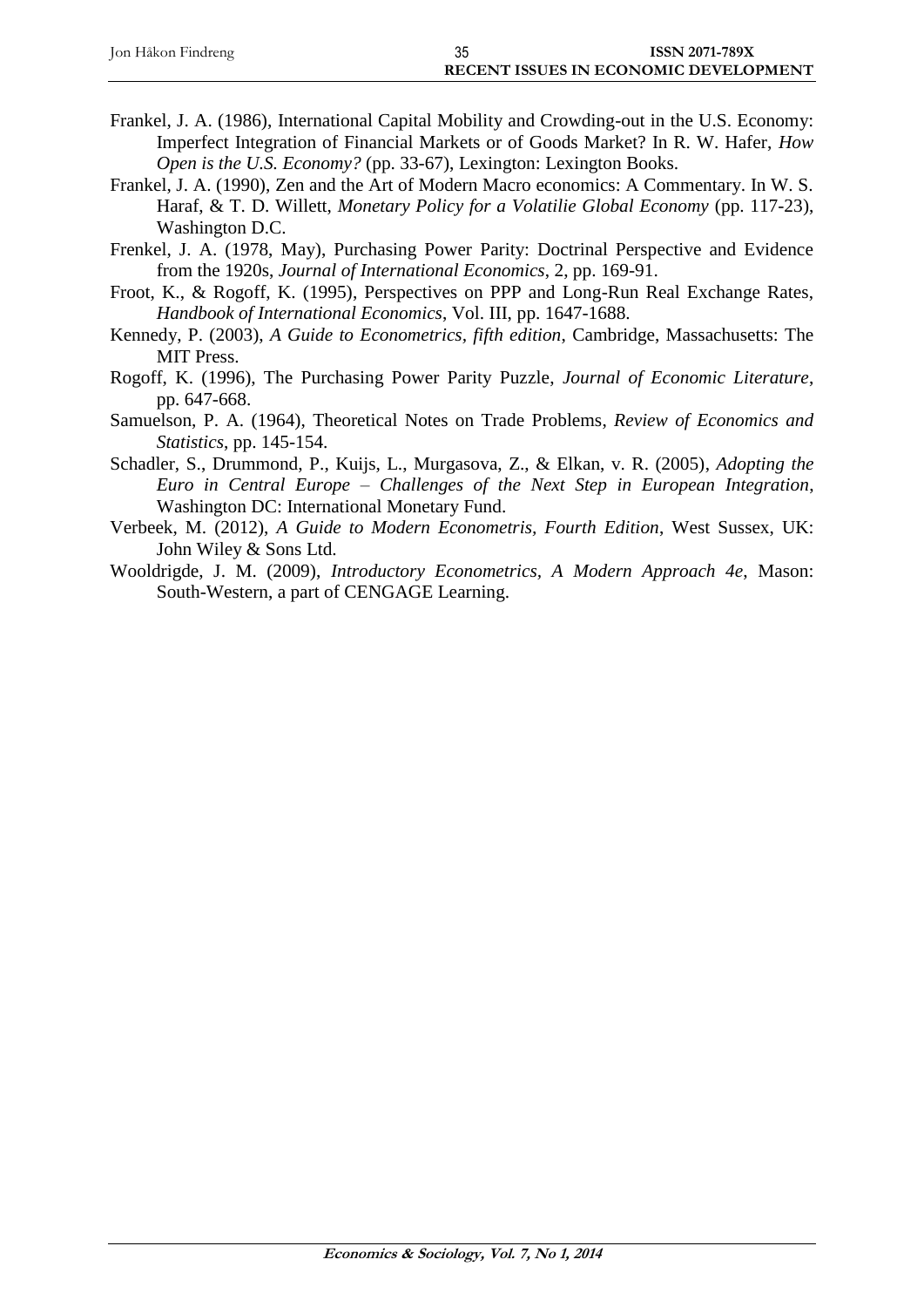# Appendix

# *Unit Roots*

A stationary series has a probability distribution that is stable over time. A stationary process has mean, variance and covariance independent over time. Therefore, the mean and variance are constant over time. The covariance restriction implies that the covariance between two points depends only on the distance between them and not on time (Wooldrigde, 2009).

Often a non-stationary process is said to be a time series that has a unit root. Some carefulness is needed regarding this statement. A time series that grow over time violates the constant mean requirement that is necessary for a stationary series. However, the time series does not need to have a unit root. Removing the trend will make the series trend stationary if it does not have a unit root. If the series become stationary after differencing (before or after removing a time trend), the series is integrated of order one (Kennedy, 2003).

A time series that can be described by  $y_t = y_{t-1} + \varepsilon_t$ , has a unit root. The value of *y* is last period's value of *y* plus an error term,  $\varepsilon_t$ . We can see that the value  $y_t$  can be found by  $y_t = y_0 + \sum_{i=1}^t \varepsilon_i$ . It is therefore clear that a shock in the error term is persistent. On the contrary, if the coefficient on  $y_{t-1}$  is less than unity, the shock would not be persistent and would die out (Kennedy, 2003).

## *Testing for Unit Roots*

We can test for unit roots using the Dickey-Fuller test by inserting the variable of interest into an AR(1) model:

$$
y_t = \alpha + p y_{t-1} + \varepsilon_t,
$$

where  $y_t$  is the time series with the expected unit root,  $\alpha$  is the constant and  $\varepsilon_t$  is the error term assumed to follow independent identical distributed with zero mean and independent of  $y_0$ . If  $p = 1$ ,  $y_t$  has a unit root and follows a random walk. If in addition  $\alpha \neq 0$ ,  $y_t$  follows a random walk with a drift. If we subtract  $y_{t-1}$  from both sides of the equation we obtain

$$
\Delta y_t = \alpha + \theta y_{t-1} + \varepsilon_t
$$

where  $\theta = p - 1$ . It is now straight forward to test  $H_0: \theta = 0$  against  $H_1: \theta < 0$ . The null hypothesis implies that  $p = 1$ . Thus, the null hypothesis implies that the variable has a unit root. The alternative hypothesis implies that p is less than unity and that the variable is stationary. We do not consider values for p above unity, because it would be unreasonable as it would make the time series to explode (Wooldrigde, 2009).

If the variable has a unit root, we cannot use the central limit theorem because the probability distribution is not stable over time. Thus we cannot use the standard normal distribution. However, we can still use the regular t-statistics, but they must be compared with critical values form the Dickey-Fuller distribution (Wooldrigde, 2009).

If the data generating process is an autoregressive process of higher order than one, we can easily extend the test to include additional lags. After subtracting  $y_{t-1}$  from both sides, the augmented Dickey-Fuller test is given by

$$
\Delta y_t = \alpha + \theta y_{t-1} + \gamma_1 \Delta y_{t-1} + \dots + \gamma_p \Delta y_{t-p} + \varepsilon_t.
$$